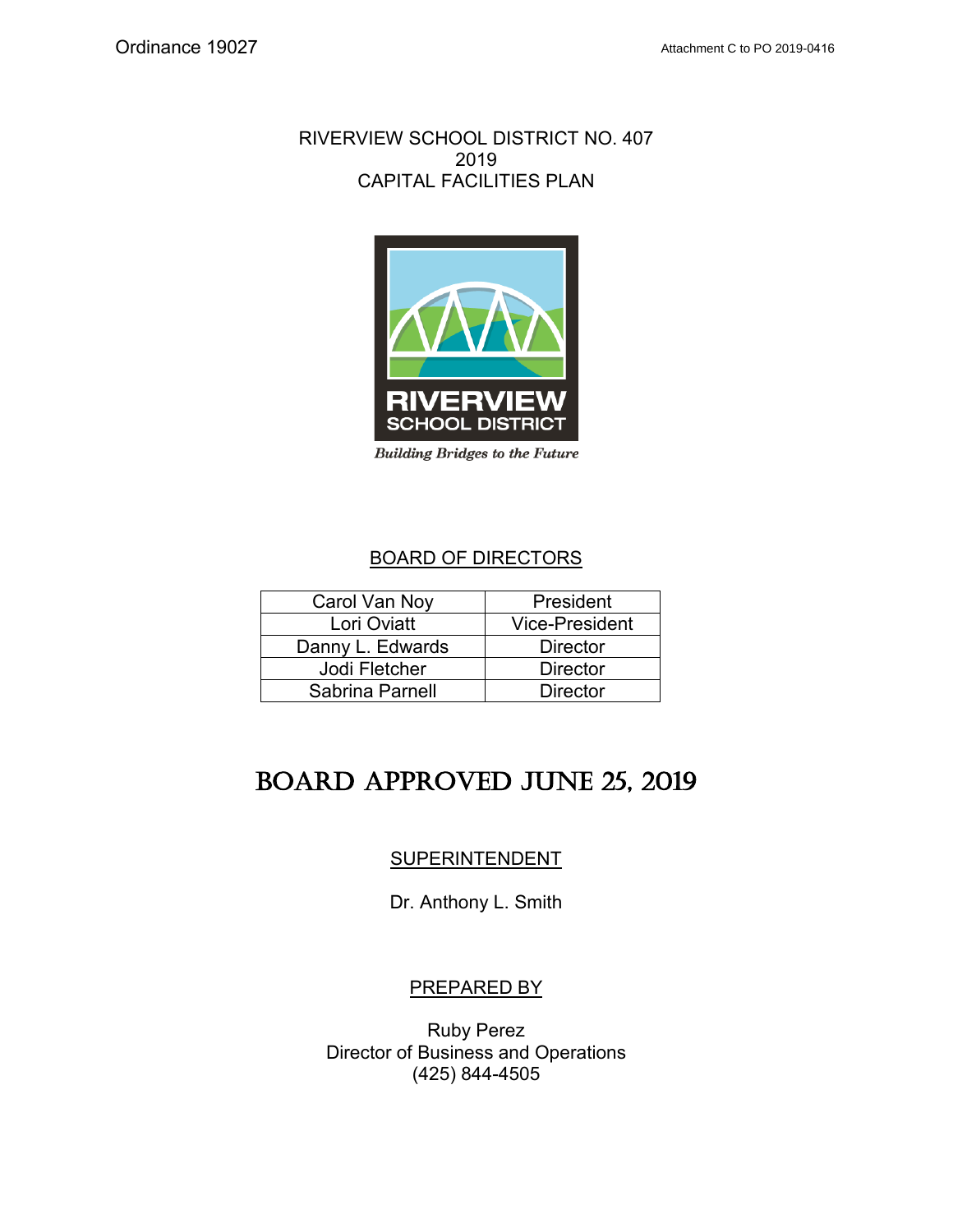## TABLE OF CONTENTS

| <b>Section</b> | <b>Description</b>                                   | Page      |
|----------------|------------------------------------------------------|-----------|
|                | Introduction                                         | $3 - 4$   |
| 2              | <b>Student Enrollment Trends and Projections</b>     | 5         |
| 3              | <b>Standard of Service</b>                           | $6 - 8$   |
|                | <b>Capital Facilities Inventory</b>                  | $9 - 10$  |
| 5              | <b>Projected Facility Needs</b>                      | $11 - 12$ |
|                |                                                      |           |
| 6              | Capital Facilities Plan with Growth Related Projects | 13        |
|                | <b>Identified</b>                                    |           |
|                | <b>Capital Facilities Financing Plan</b>             | $14 - 15$ |
| 8              | <b>Impact Fees</b>                                   | $16 - 19$ |
| Appendix A     | <b>Definitions</b>                                   | 20        |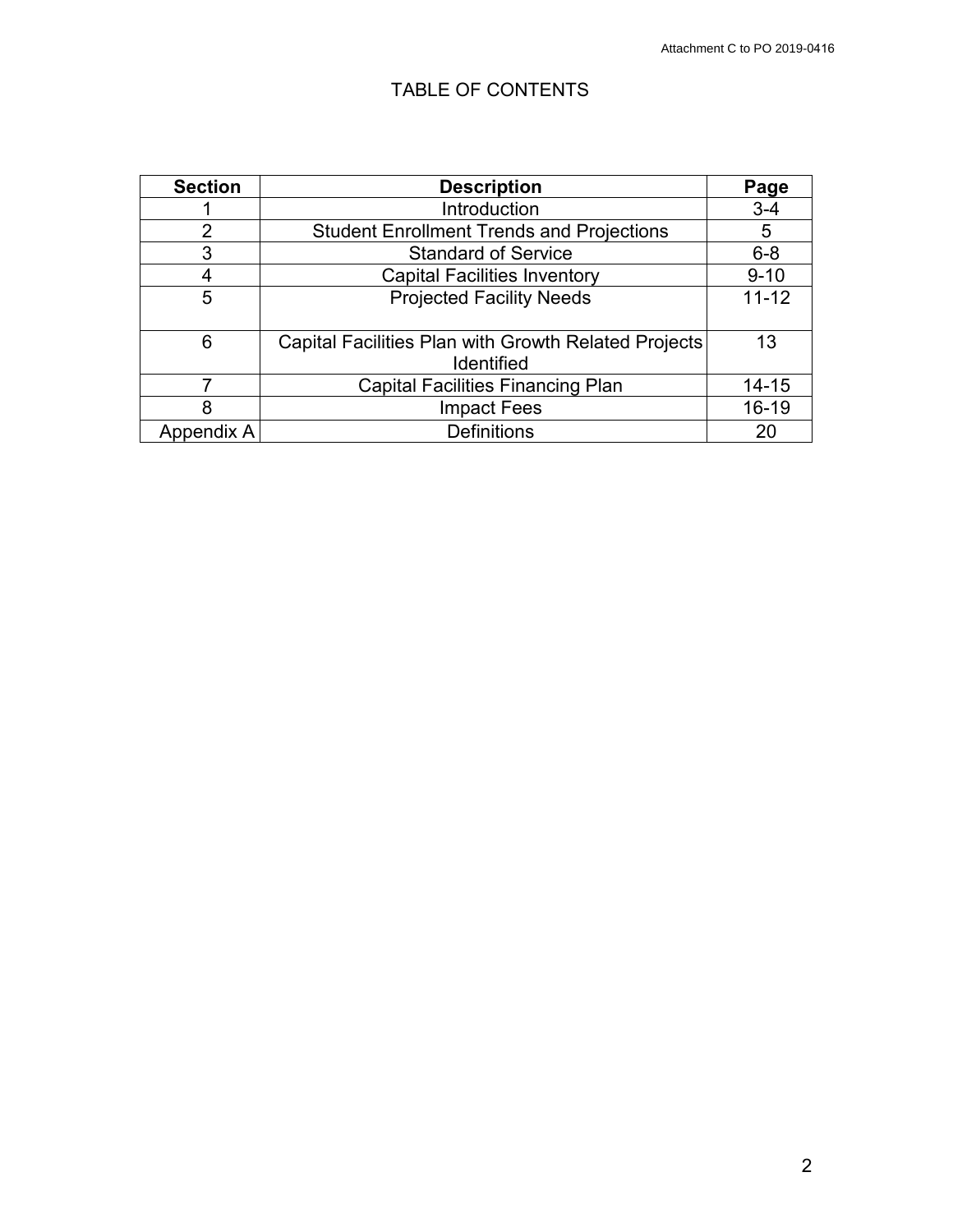#### **SECTION 1 -- INTRODUCTION**

#### **Purpose of the Capital Facilities Plan**

Presented herein, in conformance with the Growth Management Act and local county and municipal codes is the Capital Facilities Plan (CFP) of the Riverview School District.

This Capital Facilities Plan is intended to provide the City of Carnation, the City of Duvall, King County, other jurisdictions, and our own community with a description of facilities needed to accommodate projected student enrollment at acceptable levels of service over the next six years (2019 – 2025).

The Growth Management Act also requires reassessment of the land use element of local comprehensive plans if probable funding falls short of meeting existing needs, and to ensure that the land use element, capital facilities plan element, and financing plan within the capital facilities plan element are coordinated and consistent. This Capital Facilities Plan is intended to provide local jurisdictions with information on the school district's ability to accommodate projected population and enrollment demands anticipated through implementation of various comprehensive plan land use alternatives. The role of impact fees in funding school construction is addressed in Section 8 of this report.

#### **Overview of the Riverview School District**

The Riverview School District services three jurisdictions: King County, the City of Carnation, and the City of Duvall. The district is 250 square miles and is located in northeast King County serving the Lower Snoqualmie Valley from the King/Snohomish County line south approximately 16 miles, and from the western ridge of the valley to the cascade foothills. The district currently serves an enrollment headcount of approximately 3,296 students, with three elementary schools, one middle school, one high school, three alternative high school programs, and one alternative elementary school programs, and a K-12 alternative parent partnership program. The grade configuration is kindergarten through fifth grade for elementary school, sixth through eighth for middle school, and ninth through twelfth for high school. Four of the alternative programs are housed at the Riverview Learning Center in Carnation.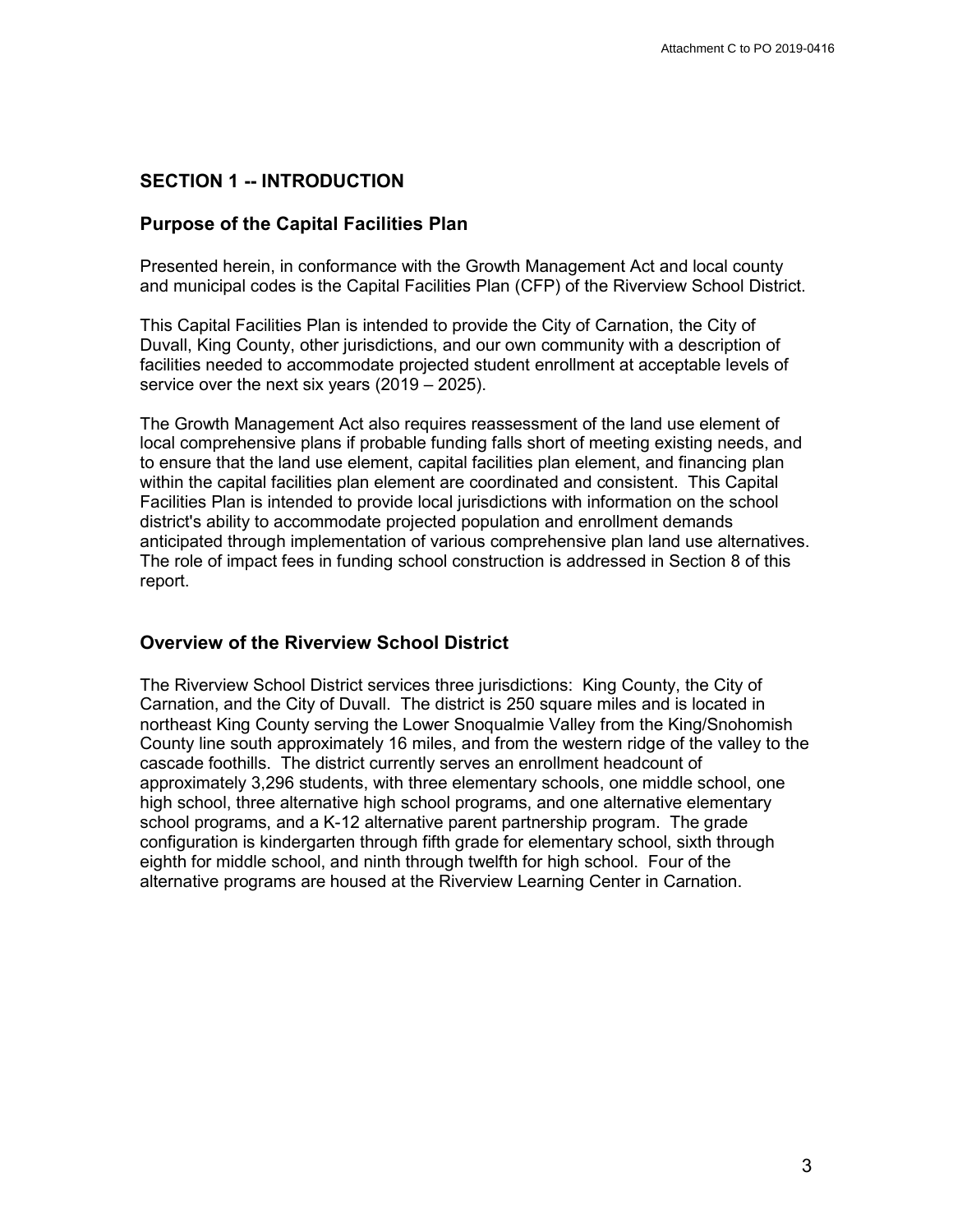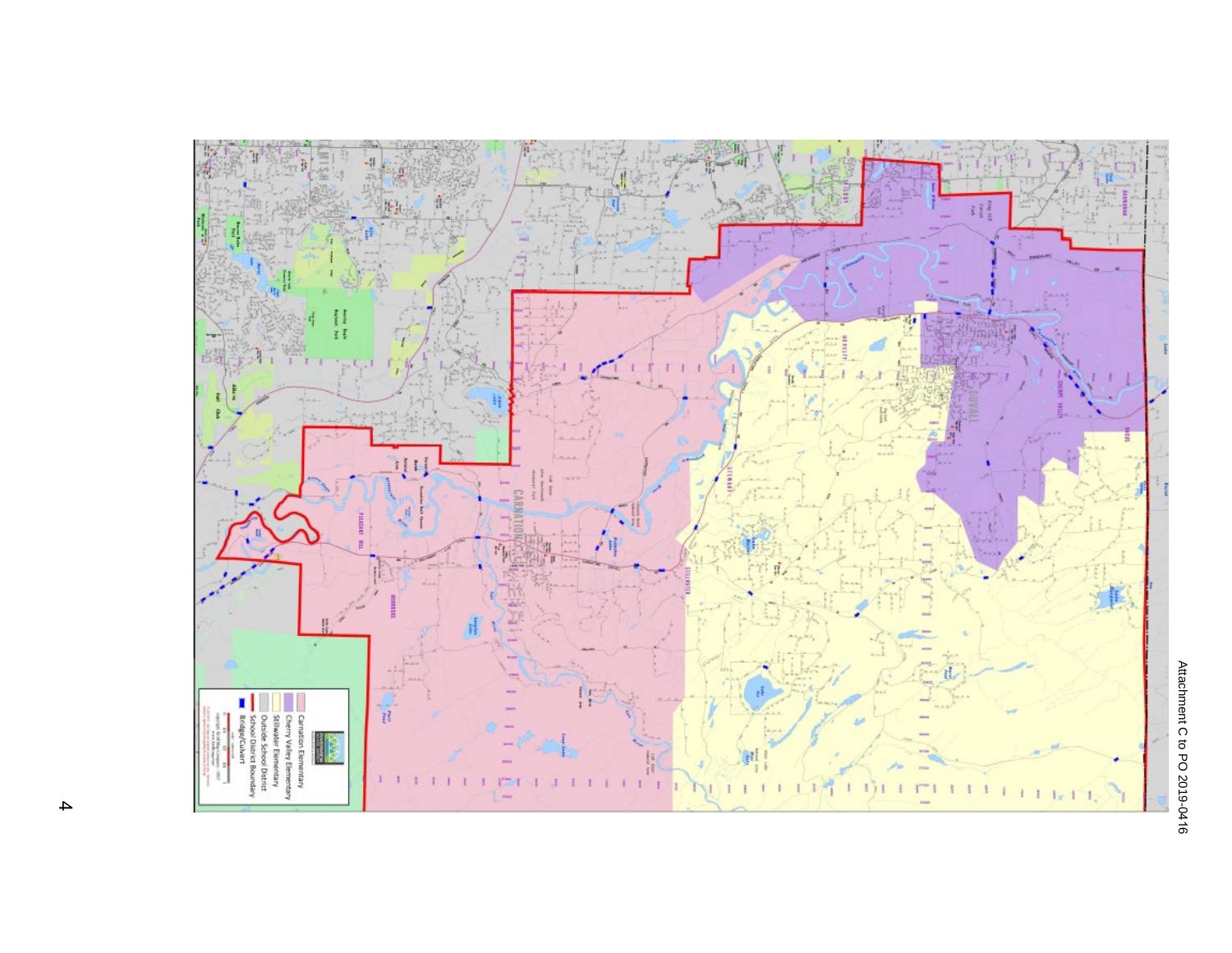#### **SECTION 2 -- STUDENT ENROLLMENT TRENDS AND PROJECTIONS**

### **Projected Student Enrollment 2019-2025**

Enrollment projections are most accurate for the initial years of the forecast period. For later years, the review of enrollment patterns, housing trends, and other demographic changes are useful yearly indicators in evaluating and adjusting projections. This year's plan anticipates a 2% growth in student enrollment which is based on recent enrollment trends. Some of the trends are a result of: 1) transfers from private schools, 2) increases in kindergarten enrollment, 3) significant decreases in students attending school outside the district and 4) local growth in housing developments. Housing starts have increased in recent years and the district is experiencing slight enrollment growth. The City of Carnation estimates approximately 87 homes to be built in the next 2-3 years in addition to issuing recent permits for further housing developments. Based on preliminary data from the City of Duvall, over 200 housing starts are expected to be permitted within the next two years. In the event that enrollment growth slows, plans for new facilities can be delayed. It is much more difficult, however, to initiate new projects or speed projects up in the event that enrollment growth exceeds the projections.

The Riverview School District, like most school districts, projects enrollment using a modified "Cohort Survival" method combined with other enrollment factors, including local and surrounding housing growth. This method tracks groups of students through the K-12 system, and notes and adjusts the projections to account for year-to-year changes, including local population growth. For example, this year's eight grade student class is adjusted based on an average of prior year's survival trends in order to estimate next year's ninth grade enrollment.

Since the yearly figures for each grade are dependent on the previous year's grades, kindergarten projections are treated differently. Riverview projects its kindergarten enrollment based on historical kindergarten enrollment patterns and district enrollment growth patterns.  $T_{\text{S}}$  1.1.  $R_{\text{A}}$ 

| <b>Hougooght Enromnont Frojection</b> |                    |         |       |                             |       |       |                 |  |  |  |
|---------------------------------------|--------------------|---------|-------|-----------------------------|-------|-------|-----------------|--|--|--|
| Grade                                 | 2018-19<br>Actual* | 2019-20 |       | 2020-21   2021-22   2022-23 |       |       | 2023-24 2024-25 |  |  |  |
| Κ                                     |                    |         |       |                             |       |       |                 |  |  |  |
|                                       | 266                | 267     | 270   | 273                         | 276   | 279   | 282             |  |  |  |
| 1                                     | 234                | 272     | 273   | 276                         | 279   | 282   | 285             |  |  |  |
| 2                                     | 255                | 239     | 278   | 279                         | 282   | 285   | 288             |  |  |  |
| 3                                     | 251                | 260     | 244   | 284                         | 285   | 288   | 291             |  |  |  |
| 4                                     | 241                | 256     | 265   | 249                         | 290   | 291   | 294             |  |  |  |
| 5                                     | 273                | 246     | 261   | 270                         | 254   | 296   | 297             |  |  |  |
| $K-5$                                 | 1,520              | 1,540   | 1,591 | 1,631                       | 1,666 | 1,721 | 1,737           |  |  |  |
| 6                                     | 279                | 279     | 251   | 266                         | 276   | 259   | 302             |  |  |  |
| 7                                     | 260                | 285     | 285   | 256                         | 271   | 282   | 264             |  |  |  |
| 8                                     | 287                | 265     | 291   | 291                         | 261   | 277   | 288             |  |  |  |
| $6 - 8$                               | 826                | 829     | 827   | 813                         | 808   | 818   | 854             |  |  |  |
| 9                                     | 244                | 293     | 271   | 297                         | 297   | 266   | 283             |  |  |  |
| 10                                    | 277                | 249     | 299   | 277                         | 303   | 303   | 271             |  |  |  |
| 11                                    | 215                | 282     | 254   | 305                         | 282   | 309   | 309             |  |  |  |
| 12                                    | 214                | 219     | 288   | 259                         | 311   | 288   | 315             |  |  |  |
| $9 - 12$                              | 950                | 1,043   | 1,112 | 1,138                       | 1,193 | 1,166 | 1,178           |  |  |  |
| <b>Total</b>                          | 3,296              | 3,412   | 3,530 | 3,582                       | 3,667 | 3,705 | 3,769           |  |  |  |

| Table 2.1                                                        |
|------------------------------------------------------------------|
| <b>Riverview School District Headcount Enrollment Projection</b> |

\* thru 5-2019 Growth rate of 2% with for variations at grades K, 1, 2, 11, 12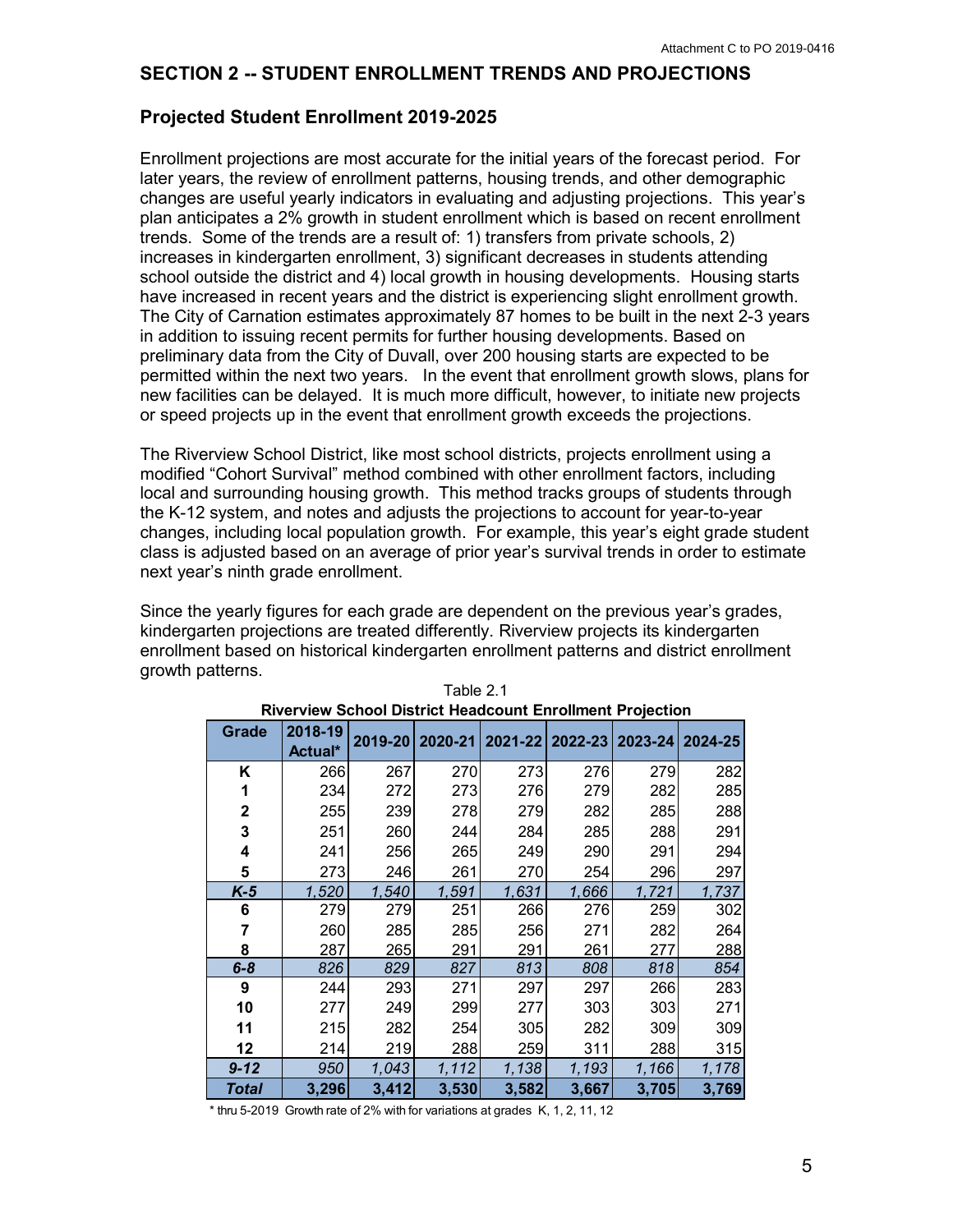## **SECTION 3 -- DISTRICT STANDARD OF SERVICE**

School facility and student capacity needs are dictated by the types and amounts of space required to accommodate the district's adopted educational program. The educational program standards which typically drive facility space needs include grade configuration, optimal facility size, optimal school enrollment size, class size, educational program offerings, classroom utilization and scheduling requirements, and use of portable classroom facilities.

In addition to factors which affect the amount of space required, government mandates, contractual requirements, and community expectations may affect how classroom space is used. For example, the state financed All-Day Kindergarten program and lower class sizes for kindergarten through 3rd grade is creating the need for additional classrooms at the elementary level. Traditional educational programs offered by school districts are often supplemented by nontraditional or special programs such as special education, expanded bilingual education, remediation, migrant education, alcohol and drug education, preschool and daycare programs, home school, computer labs, music programs, movement programs, etc. These special or nontraditional educational programs can have a significant impact on the available student capacity of school facilities.

Special teaching stations and programs offered by the Riverview School District at specific school sites include:

#### Elementary:

- Computer Labs
- Classroom Computers
- Group Activities Rooms
- Program for Academically Talented (Gifted/PAT)
- Special Education (The District attempts to integrate special education students and regular education students to as great an extent as possible. Most special education students are served both in a regular education classroom and a special education classroom.)
- Learning Assistance Program (LAP)
- English Language Learners (EL)
- Home School Alternative (PARADE)
- Preschool Education Program (ECEAP)
- Multi-Age (Eagle Rock /ERMA)

#### Secondary:

- Computer Labs
- Alternative (CLIP & CHOICE high school program)
- Special Education
- Learning Assistance Program (LAP)
- English Language Learners (EL)
- Career and Technical Education (CTE)
- School-to-Work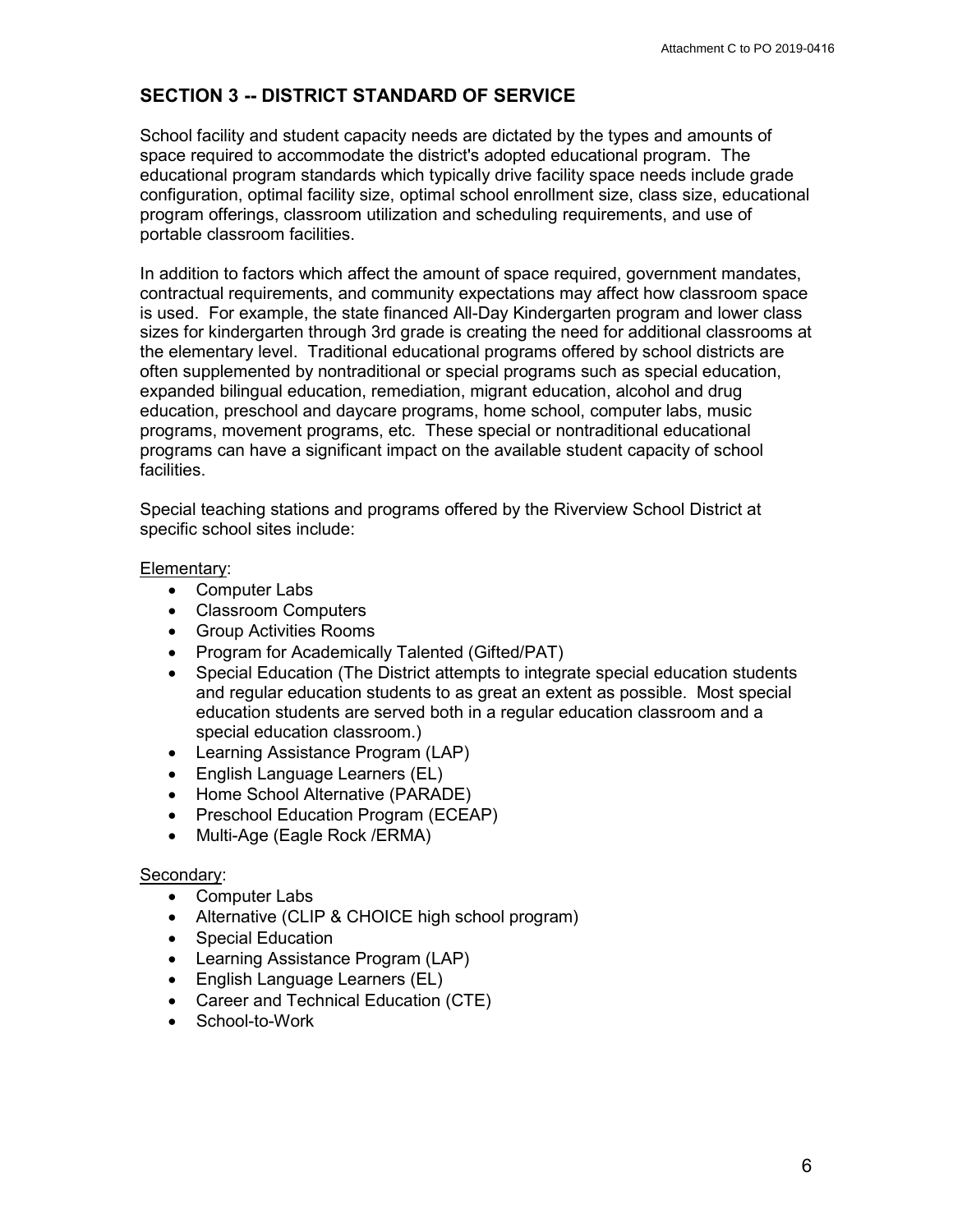Variations in student capacity between schools are often a result of what special or nontraditional programs are offered at specific schools. These special programs require classroom space which can reduce the permanent capacity of some of the buildings housing these programs. Some students, for example, leave their regular classrooms for a short period of time to receive instruction in these special programs. Schools often require space modifications to accommodate special programs, and in some circumstances, these modifications may reduce the overall classroom capacities of the buildings.

The current Standard of Service data for Riverview, in terms of teaching station loading, is identified on Table 3.1. Class sizes are averages based on actual utilization as influenced by state funding and collective bargaining restrictions.

Riverview's Standard of Service also considers the different educational functions when considering student capacity needs. Those functions are as follows:

#### **Elementary classrooms –**

- regular, grades K-5
- self-contained learning center (special education)
- learning support classrooms (special education pullout, LAP, Title I, etc.)

#### **Secondary –**

- regular, grades 6-8
- special education, grades 6-8
- learning support, grades 6-8
- regular, grades 9-12
- learning support, grades 9-12 (special education pullout, LAP, Title I, etc.)

Involuntarily transferring students to a school with excess capacity is done rarely as a last resort and with Board of Directors' authorization. Involuntarily transferring of students can result in difficulties in the community, with staffing, and with transportation.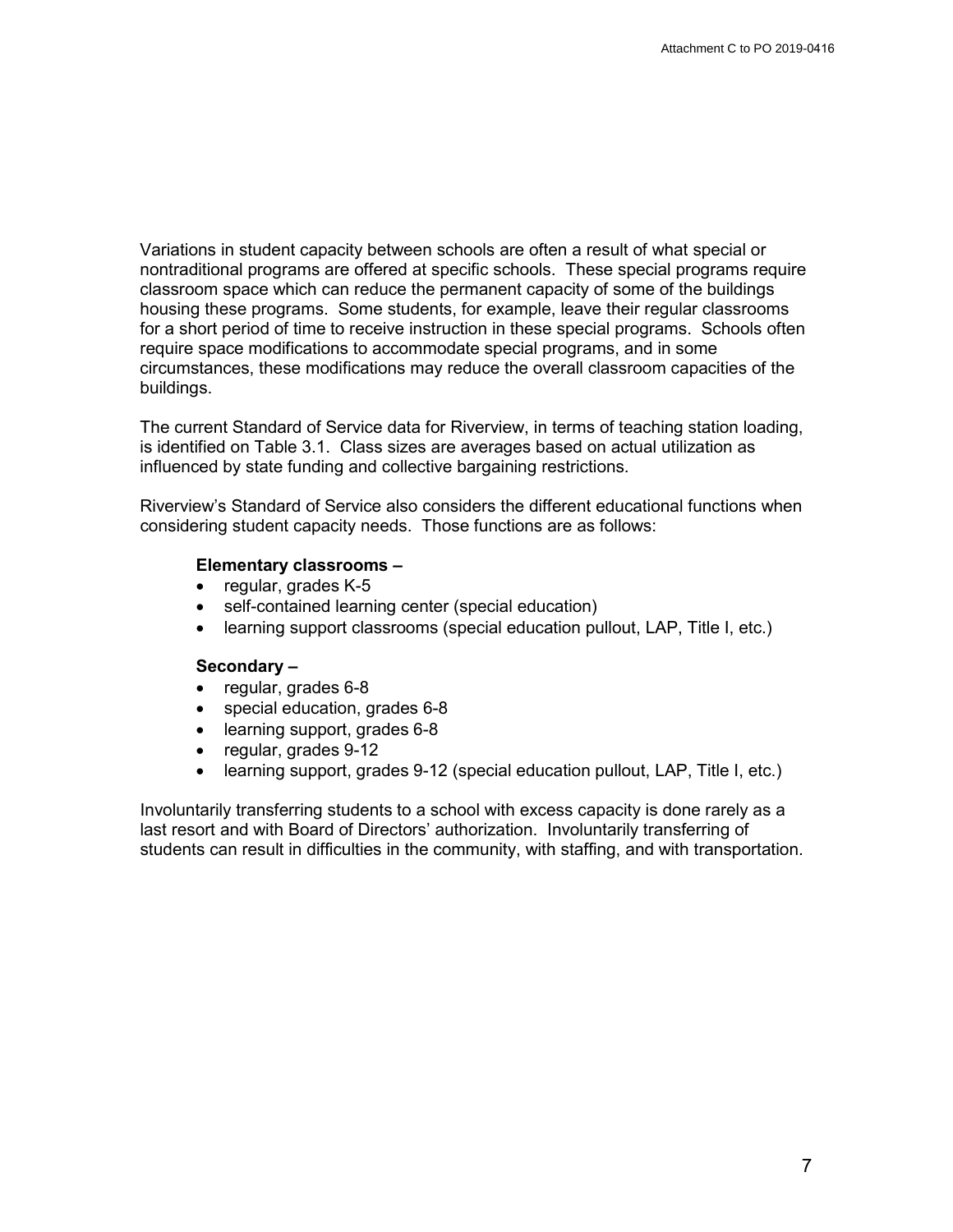### **Table 3.1 Riverview School District Standard of Service**

| <b>CLASS SIZE</b>                  |                    | <b>Average</b> |
|------------------------------------|--------------------|----------------|
| <b>Elementary</b>                  | <b>Grade Level</b> |                |
| Regular                            | K                  | 17             |
| Regular                            | 1                  | 17             |
| Regular                            | $\overline{2}$     | 17             |
| Regular                            | 3                  | 17             |
| Regular                            | 4                  | 25             |
| Regular                            | 5                  | 25             |
| Regular                            | K-5 Weighted       | 19.7           |
| Regular (portables)                |                    | 24             |
| Self-contained learning classrooms |                    | 12             |
| Learning support classrooms        |                    | $\mathbf 0$    |
| <b>Middle School</b>               |                    |                |
| Regular                            | $6 - 8$            | 27             |
| Regular (portables)                |                    | 24             |
| Self-contained learning classrooms |                    | 12             |
| Learning support classrooms        |                    | 0              |
| <b>High School</b>                 |                    |                |
| Regular                            | $9 - 12$           | 27             |
| Regular (portables)                |                    | 24             |
| Self-contained learning classrooms |                    | 12             |
| Learning support classrooms        |                    | 0              |
| <b>Vocational education</b>        |                    | 24             |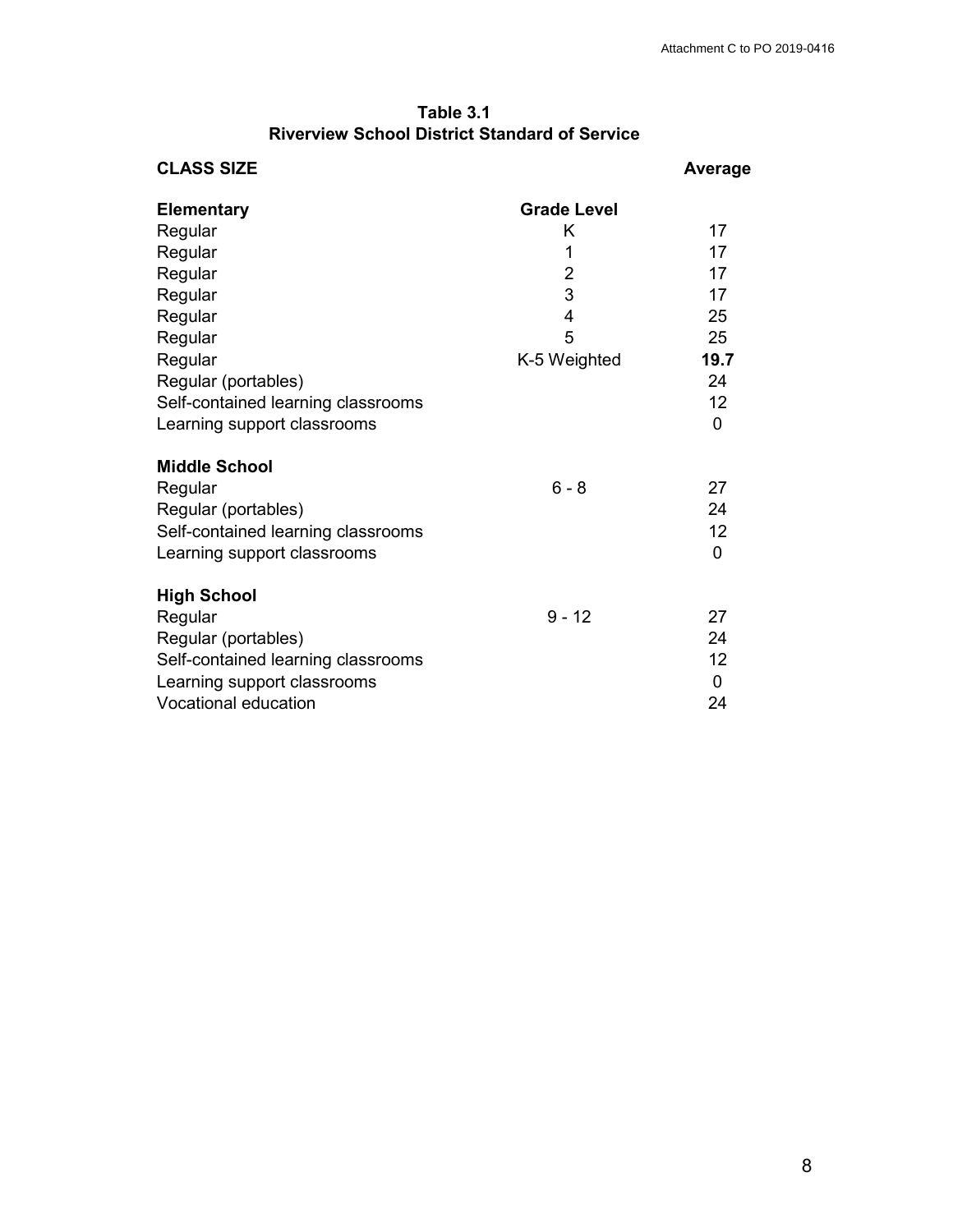### **SECTION 4 -- CAPITAL FACILITIES INVENTORY**

Under the Growth Management Act, public entities are required to inventory existing capital facilities. Capital facilities are defined as any structure, improvement, and piece of equipment or other major asset, including land, which has a useful life of at least ten years. The purpose of the facilities inventory is to establish a baseline for determining what facilities will be required to accommodate student enrollment in the future at established levels of service. This section provides an inventory of capital facilities of the Riverview School District including site-built schools, portable classrooms, developed school sites, undeveloped land and support facilities. School facility capacity figures are based on the inventory of current facilities and the district's adopted educational program standards as presented in the previous section.

### **Schools**

The Riverview School District currently operates 3 elementary schools (grades K-5), one middle school (grades 6-8), and one high school (grades 9-12). The district also provides the Eagle Rock Multi-age Program, an elementary alternative program, sited adjacent to the Cedarcrest High School campus. In addition, the district supports the following alternative programs housed in the Riverview Learning Center facility: CLIP alternative high school; CHOICE alternative high school; and PARADE, a parent partnership program. ECEAP, a pre-school program, is housed again in yet another separate facility.

Individual school capacity has been determined using the number of teaching stations within each building and the space requirements of the district's adopted educational program. This capacity calculation is used to establish the district's baseline capacity and determine future capacity needs when considering projected student enrollment.

Classroom capacities have been determined for each school according to their usage. For the purpose of this Plan, classroom uses are: regular education, self-contained special-education, and learning support. The school facility inventory is summarized on Table 4.1. The current inventory of facilities indicates a permanent capacity of 2,537 students, with an additional 624 student capacity available in interim facilities.

The School Board of the Riverview School District is committed to serving students at small schools. Evidence suggests that this practice a significantly beneficial effect on student learning. Further, there are significant benefits to school culture and climate.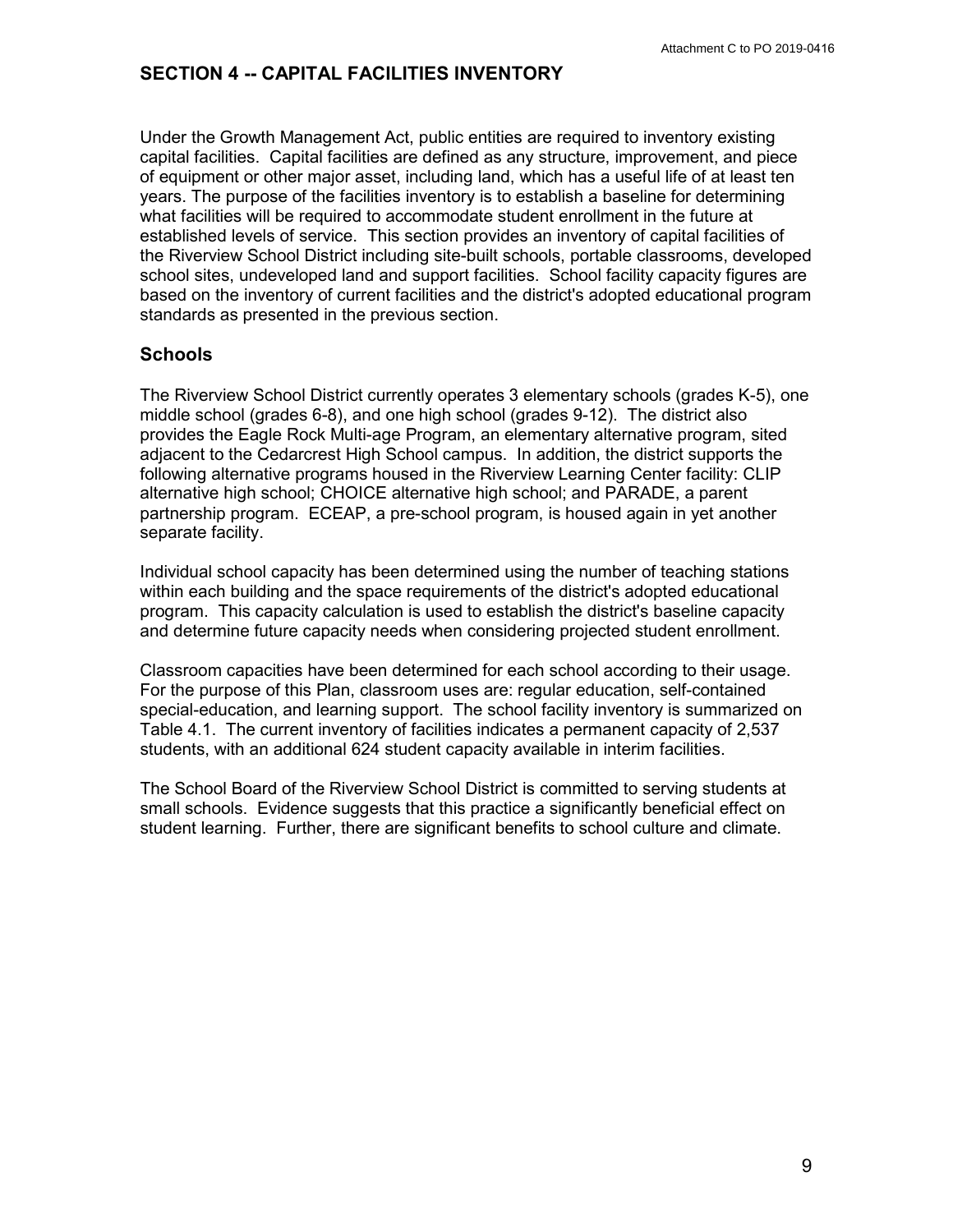**Riverview School District Facility Inventory and Capacity Calculations 2019** Table 4.1

|                                                                                                                                                                           |                                      |                             |                                   |                                          |                                                                    | <b>Stations</b>                                     |                                         |                                        |                                                                    | Interim<br><b>Stations</b>                   |                                       |                                            |                   |                 |
|---------------------------------------------------------------------------------------------------------------------------------------------------------------------------|--------------------------------------|-----------------------------|-----------------------------------|------------------------------------------|--------------------------------------------------------------------|-----------------------------------------------------|-----------------------------------------|----------------------------------------|--------------------------------------------------------------------|----------------------------------------------|---------------------------------------|--------------------------------------------|-------------------|-----------------|
| School                                                                                                                                                                    | <b>Grade Levels</b><br><b>Served</b> | <b>Site Size</b><br>(acres) | <b>Building Area</b><br>(Sq. Ft.) | Permanent<br>Teaching<br><b>Stations</b> | <b>Self-Contained</b><br>Special<br>Education<br><b>Classrooms</b> | Used for<br>Learning<br><b>Support</b><br>Purposes* | Permanent<br><b>Student</b><br>Capacity | Interim<br>Teaching<br><b>Stations</b> | <b>Self Contained</b><br><b>Special</b><br>Education<br>Classrooms | Used for<br>Learning<br>Support<br>Purposes* | Interim<br><b>Student</b><br>Capacity | <b>Total</b><br><b>Student</b><br>Capacity | <b>Year Built</b> | Last<br>Remodel |
| <b>Carnation</b>                                                                                                                                                          |                                      |                             |                                   |                                          |                                                                    |                                                     |                                         |                                        |                                                                    |                                              |                                       |                                            |                   |                 |
| Elementary                                                                                                                                                                | K-5                                  | 8.81                        | 50,567                            | 26                                       |                                                                    | 11                                                  | 308                                     | $\mathbf{2}$                           | 0                                                                  | $\overline{c}$                               | 0                                     | 308                                        | 1960              | 2011            |
| <b>Cherry Valley</b>                                                                                                                                                      |                                      |                             |                                   |                                          |                                                                    |                                                     |                                         |                                        |                                                                    |                                              |                                       |                                            |                   |                 |
| <b>Elementary</b>                                                                                                                                                         | K-5                                  | 12                          | 56,252                            | 28                                       | 0                                                                  | $\overline{7}$                                      | 414                                     | 6                                      | 0                                                                  | $\mathbf{2}$                                 | 96                                    | 510                                        | 1953              | 2011            |
|                                                                                                                                                                           |                                      |                             |                                   |                                          |                                                                    |                                                     |                                         |                                        |                                                                    |                                              |                                       |                                            |                   |                 |
| <b>Stillwater Elementary</b>                                                                                                                                              | K-5                                  | 19                          | 49,588                            | 27                                       | 0                                                                  | 11                                                  | 315                                     | 2                                      | 0                                                                  | 0                                            | 48                                    | 363                                        | 1988              | n/a             |
| Multiage Program                                                                                                                                                          | $K-5$                                | @CHS                        | $\Omega$                          | 0                                        | 0                                                                  | 0                                                   | 0                                       | $\overline{4}$                         | 0                                                                  | 0                                            | 96                                    | 96                                         | n/a               | n/a             |
| Subtotal K-5                                                                                                                                                              |                                      | 39.81                       | 156,407                           | 81                                       | $\mathbf{1}$                                                       | 29                                                  | 1,037                                   | 14                                     | 0                                                                  | 4                                            | 240                                   | 1,277                                      |                   |                 |
|                                                                                                                                                                           |                                      |                             |                                   |                                          |                                                                    |                                                     |                                         |                                        |                                                                    |                                              |                                       |                                            |                   |                 |
| <b>Tolt Middle School</b>                                                                                                                                                 | $6 - 8$                              | 37                          | 85,157                            | 37                                       | $\overline{1}$                                                     | 15                                                  | 606                                     | 6                                      | 0                                                                  | 0                                            | 144                                   | 750                                        | 1964              | 2009            |
| Subtotal 6-8                                                                                                                                                              |                                      | 37                          | 85.157                            | 37                                       | $\mathbf{1}$                                                       | 15                                                  | 606                                     | 6                                      | 0                                                                  | 0                                            | 144                                   | 750                                        |                   |                 |
| Cedarcrest High                                                                                                                                                           |                                      |                             |                                   |                                          |                                                                    |                                                     |                                         |                                        |                                                                    |                                              |                                       |                                            |                   |                 |
| <b>School</b>                                                                                                                                                             | $9 - 12$                             | 78                          | 108,946                           | 38                                       | 2                                                                  | 12                                                  | 726                                     | 10                                     | 0                                                                  | 0                                            | 240                                   | 966                                        | 1993              | 2009            |
| Subtotal 9-12                                                                                                                                                             |                                      | 78                          | 108,946                           | 38                                       | $\overline{c}$                                                     | 12                                                  | 726                                     | 10                                     | $\Omega$                                                           | 0                                            | 240                                   | 966                                        |                   |                 |
|                                                                                                                                                                           |                                      |                             |                                   |                                          |                                                                    |                                                     |                                         |                                        |                                                                    |                                              |                                       |                                            |                   |                 |
| <b>Riverview Learning</b>                                                                                                                                                 |                                      |                             |                                   |                                          |                                                                    |                                                     |                                         |                                        |                                                                    |                                              |                                       |                                            |                   |                 |
| lCenter                                                                                                                                                                   | $K-12$                               | 2.08                        | 14,545                            | 8                                        | 0                                                                  | 1                                                   | 168                                     | $\mathbf 0$                            | 0                                                                  | 0                                            | 0                                     | 168                                        | 2011              | n/a             |
| Subtotal 9-12                                                                                                                                                             |                                      | 2.08                        | 14,545                            | 8                                        | 0                                                                  | $\mathbf{1}$                                        | 168                                     | 0                                      | 0                                                                  | 0                                            | 0                                     | 168                                        |                   |                 |
| Total K-12                                                                                                                                                                |                                      | 159.89                      | 365,055                           | 164                                      | $\overline{4}$                                                     | 57                                                  | 2,537                                   | 30                                     | 0                                                                  | 4                                            | 624                                   | 3,161                                      |                   |                 |
| *There are teaching stations that are used for purposes other than as regular classrooms. E.g. computer labs, music classrooms, special-ed resource, libraries, and gyms. |                                      |                             |                                   |                                          |                                                                    |                                                     |                                         |                                        |                                                                    |                                              |                                       |                                            |                   |                 |
|                                                                                                                                                                           |                                      | <b>Building</b>             |                                   |                                          |                                                                    |                                                     |                                         |                                        |                                                                    |                                              |                                       | <b>Building</b>                            |                   |                 |
|                                                                                                                                                                           | <b>Site Size</b>                     | Area (Sq.                   | <b>Support</b>                    | <b>Site Size</b>                         | <b>Building Area</b>                                               |                                                     | Support                                 | <b>Site Size</b>                       | <b>Building Area</b>                                               | Support                                      | <b>Site Size</b>                      | Area (Sq.                                  |                   |                 |
| <b>Support Facilities</b>                                                                                                                                                 | (acres)                              | F(t)                        | <b>Facilities</b>                 | (acres)                                  | (Sq. Ft)                                                           |                                                     | <b>Facilities</b>                       | (acres)                                | $(Sq$ . Ft.)                                                       | <b>Facilities</b>                            | (acres)                               | Ft.)                                       |                   |                 |
|                                                                                                                                                                           |                                      |                             | <b>Stepping</b>                   |                                          |                                                                    |                                                     | <b>District Office</b>                  |                                        |                                                                    |                                              |                                       |                                            |                   |                 |
| Transportation                                                                                                                                                            | adj. to Tolt                         |                             | <b>Stones</b>                     | adj. to                                  |                                                                    |                                                     | portables                               | adj. to                                |                                                                    |                                              | adj. to                               |                                            |                   |                 |
| Facility                                                                                                                                                                  | <b>MS</b>                            |                             | 14,750 (portable)                 | Carn. ES                                 | 1,500                                                              |                                                     |                                         | Carn. ES                               |                                                                    | 7.200 Extended day                           | CV.ES                                 | 1,910                                      |                   |                 |
| <b>Educational Service</b>                                                                                                                                                |                                      |                             | <b>Maintenance</b>                | adj. to Tolt                             |                                                                    |                                                     | <b>IT Center</b>                        | inc with                               |                                                                    |                                              |                                       |                                            |                   |                 |
| Center                                                                                                                                                                    | 1.25 acres                           | 20,886 bldg                 |                                   | <b>MS</b>                                | 7,855                                                              |                                                     |                                         | <b>ESC</b>                             | 1,421                                                              |                                              |                                       |                                            |                   |                 |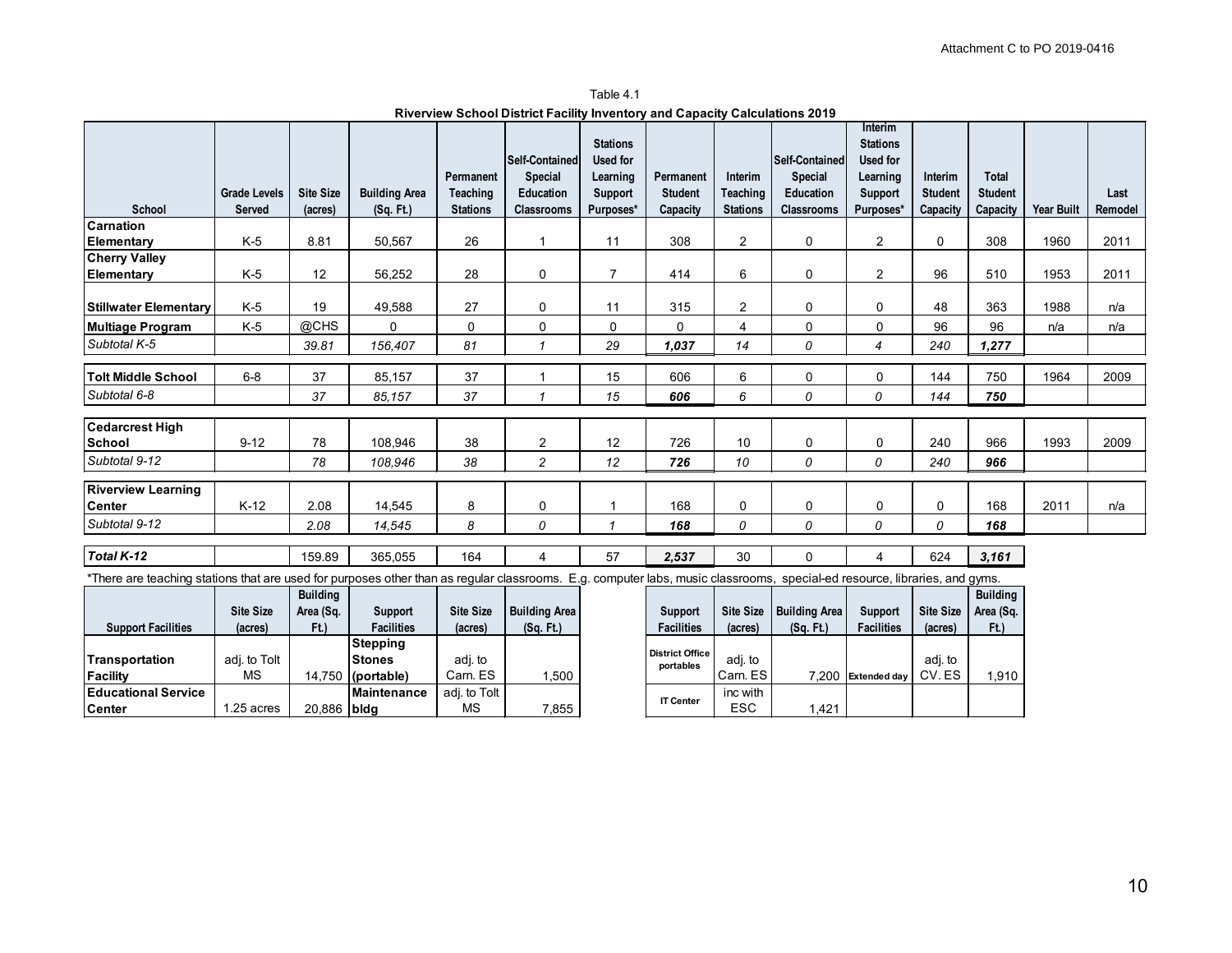## **SECTION 5 -- PROJECTED FACILITY NEEDS**

#### **Near-term Facility Needs**

This Capital Facilities Plan has been organized to maintain adequate capacity of the District's facilities through the construction and/or expansion of permanent facilities. Table 5.1 is a summary by school level of projected enrollments, current capacities, and projected additional capacities. Based upon current enrollment projections, the district has permanent capacity needs at all grade levels. To meet these capacity needs in the near-term, the District is in the preliminary planning stages of a new K-5 elementary school in the Duvall area where the most substantial district population growth is occurring (Table 6.1). The district also anticipates that the site acquisition and construction of this school will be complete within the first six years of this planning period. New school construction will be contingent on a 2% average yearly student enrollment growth rate and voter approved funding. In addition, the District is planning on the acquisition of portables at all grade levels.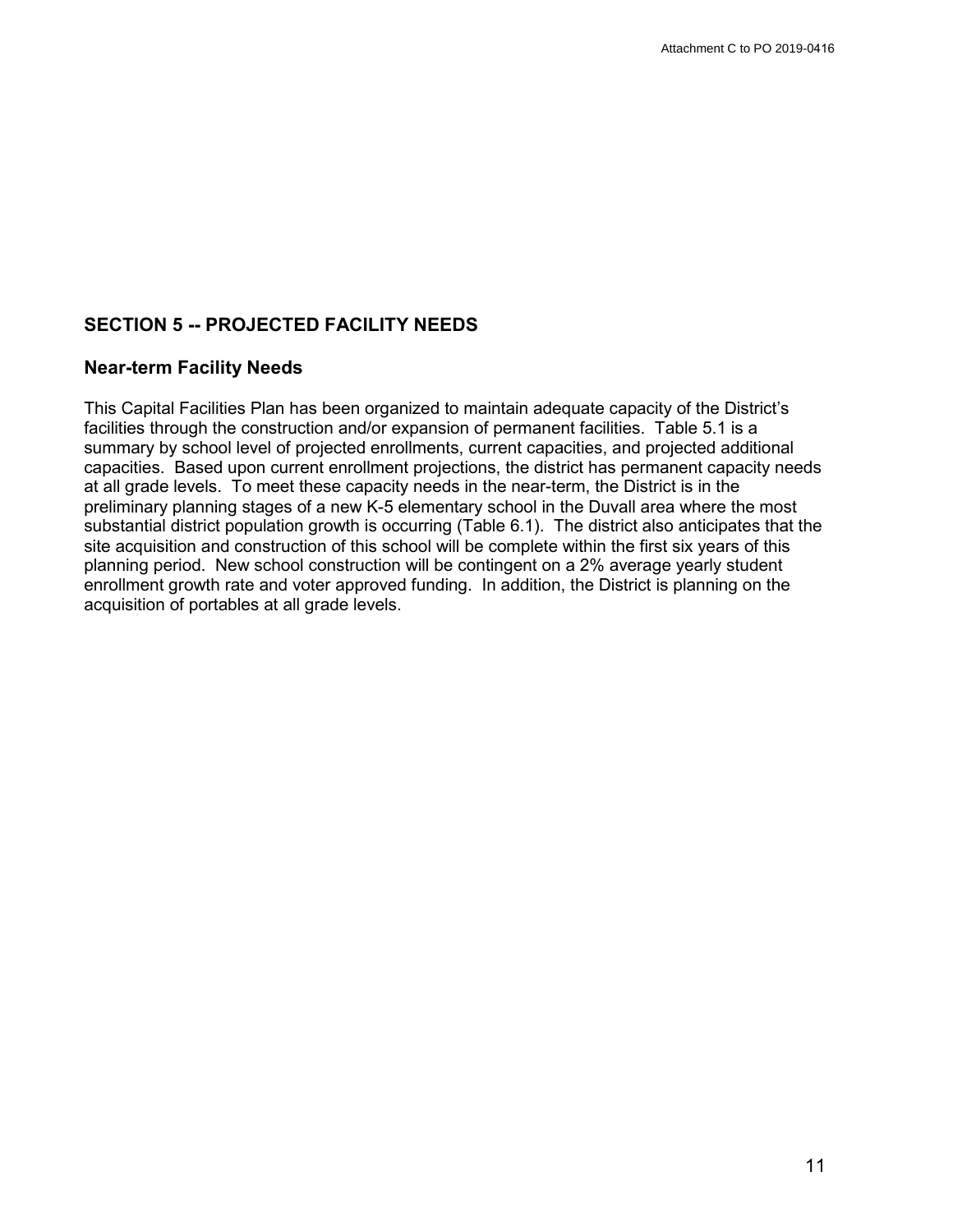## **School Enrollment and Capacity Projections 2019-20 through 2024-25**

| Elementary (K - 5)                | 2018-19<br>Actual* |        | 2019-20 2020-21 2021-22 2022-23 2023-24 2024-25 |        |       |        |        |
|-----------------------------------|--------------------|--------|-------------------------------------------------|--------|-------|--------|--------|
| Projected enrollment              | 1.520              | 1.540  | 1.591                                           | 1.631  | 1.666 | 1.721  | 1,737  |
| Capacity in permanent facilities  | 1,037              | 1.037  | 1.037                                           | 1.037  | 1,037 | 1,587  | 1,587  |
| Added capacity new permanent      | 0                  | 0      | 0                                               | 0      | 550   | 0      | 0      |
| Total permanent capacity          | 1,037              | 1.037  | 1.037                                           | 1.037  | 1,587 | 1,587  | 1,587  |
| Net Surplus or (Deficit) in Perm. |                    |        |                                                 |        |       |        |        |
| <b>Facilities</b>                 | -483               | $-503$ | -554                                            | -594   | -79   | $-134$ | $-150$ |
| Capacity in Relocatables          | 240                | 288    | 336                                             | 336    | 336   | 336    | 336    |
| Number of Relocatables            | 14                 | 16     | 18                                              | 18     | 18    | 18     | 18     |
| Capacity with Relocatables        | 1,277              | 1,325  | 1.373                                           | 1,373  | 1,923 | 1.923  | 1,923  |
| Net Surplus or (Deficit) in all   |                    |        |                                                 |        |       |        |        |
| <b>Facilities</b>                 | $-243$             | $-215$ | $-218$                                          | $-258$ | 257   | 202    | 186    |

| Middle School (6-8)               | 2018-19<br>Actual* | 2019-20 | 2020-21 2021-22 2022-23 2023-24 2024-25 |        |        |        |          |
|-----------------------------------|--------------------|---------|-----------------------------------------|--------|--------|--------|----------|
| <b>Projected Enrollment</b>       | 826                | 829     | 827                                     | 813    | 808    | 818    | 854      |
| Capacity in permanent facilities  | 606                | 606     | 606                                     | 606    | 606    | 606    | 606      |
| Added capacity new permanent      | 0                  | 0       | 0                                       | 0      | 0      | 0      | $\Omega$ |
| Total permanent capacity          | 606                | 606     | 606                                     | 606    | 606    | 606    | 606      |
| Net Surplus or (Deficit) in Perm. |                    |         |                                         |        |        |        |          |
| <b>Facilities</b>                 | $-220$             | $-223$  | $-221$                                  | $-207$ | $-202$ | $-212$ | $-248$   |
| Capacity in Relocatables          | 144                | 192     | 192                                     | 192    | 192    | 192    | 192      |
| Number of Relocatables            | 6                  | 8       | 8                                       | 8      | 8      | 8      | 8        |
| Capacity with Relocatables        | 750                | 798     | 798                                     | 798    | 798    | 798    | 798      |
| Net Surplus or (Deficit) in all   |                    |         |                                         |        |        |        |          |
| <b>Facilities</b>                 | -76                | -31     | $-29$                                   | $-15$  | $-10$  | $-20$  | -56      |

| High School (9-12)                           | 2018-19<br>Actual* | 2019-20 |        |        |       | 2020-21 2021-22 2022-23 2023-24 2024-25 |          |
|----------------------------------------------|--------------------|---------|--------|--------|-------|-----------------------------------------|----------|
| <b>Projected Enrollment</b>                  | 950                | 1.043   | 1.112  | 1.138  | 1.193 | 1.166                                   | 1.178    |
| Capacity in permanent facilities             | 894                | 894     | 894    | 894    | 894   | 1.094                                   | 1.094    |
| Added capacity new permanent                 | 0                  | 0       | 0      | 0      | 200   | $\Omega$                                | $\Omega$ |
| Total permanent capacity                     | 894                | 894     | 894    | 894    | 1.094 | 1.094                                   | 1,094    |
| Net Surplus or (Deficit) in Perm. Facilities | -56                | $-149$  | $-218$ | $-244$ | -99   | $-72$                                   | -84      |
| Capacity in Relocatables                     | 240                | 240     | 240    | 240    | 240   | 240                                     | 240      |
| Number of Relocatables                       | 10                 | 10      | 10     | 10     | 10    | 10                                      | 10       |
| Capacity with Relocatables                   | 1.134              | 1.134   | 1,134  | 1,134  | 1,334 | 1.334                                   | 1,334    |
| Net Surplus or (Deficit) in all              |                    |         |        |        |       |                                         |          |
| <b>Facilities</b>                            | 184                | 91      | 22     | -4     | 141   | 168                                     | 156      |

| <b>Surplus/Deficiency Capacity (K-12)</b> | 2018-19<br>Actual* |        | 2019-20 2020-21 2021-22 2022-23 2023-24 2024-25 |          |       |        |       |
|-------------------------------------------|--------------------|--------|-------------------------------------------------|----------|-------|--------|-------|
| <b>Projected Enrollment</b>               | 3.296              | 3.412  | 3.530                                           | 3.582    | 3,667 | 3.705  | 3,769 |
| Capacity in Permanent Facilities          | 2,537              | 2.537  | 2,537                                           | 2,537    | 3,087 | 3.287  | 3,287 |
| Capacity in Perm. Facil. and              |                    |        |                                                 |          |       |        |       |
| <b>Relocatables</b>                       | 3.161              | 3.257  | 3.305                                           | 3.305    | 4.055 | 4,055  | 4,055 |
| Surplus Capacity with Relocatables        | $-135$             | $-155$ | $-225$                                          | $-277$   | 388   | 350    | 286   |
| <b>Surplus Capacity without</b>           |                    |        |                                                 |          |       |        |       |
| <b>Relocatables</b>                       | $-759$             | $-875$ | -993                                            | $-1.045$ | -580  | $-418$ | -482  |
| * thru 5/2019                             |                    |        |                                                 |          |       |        |       |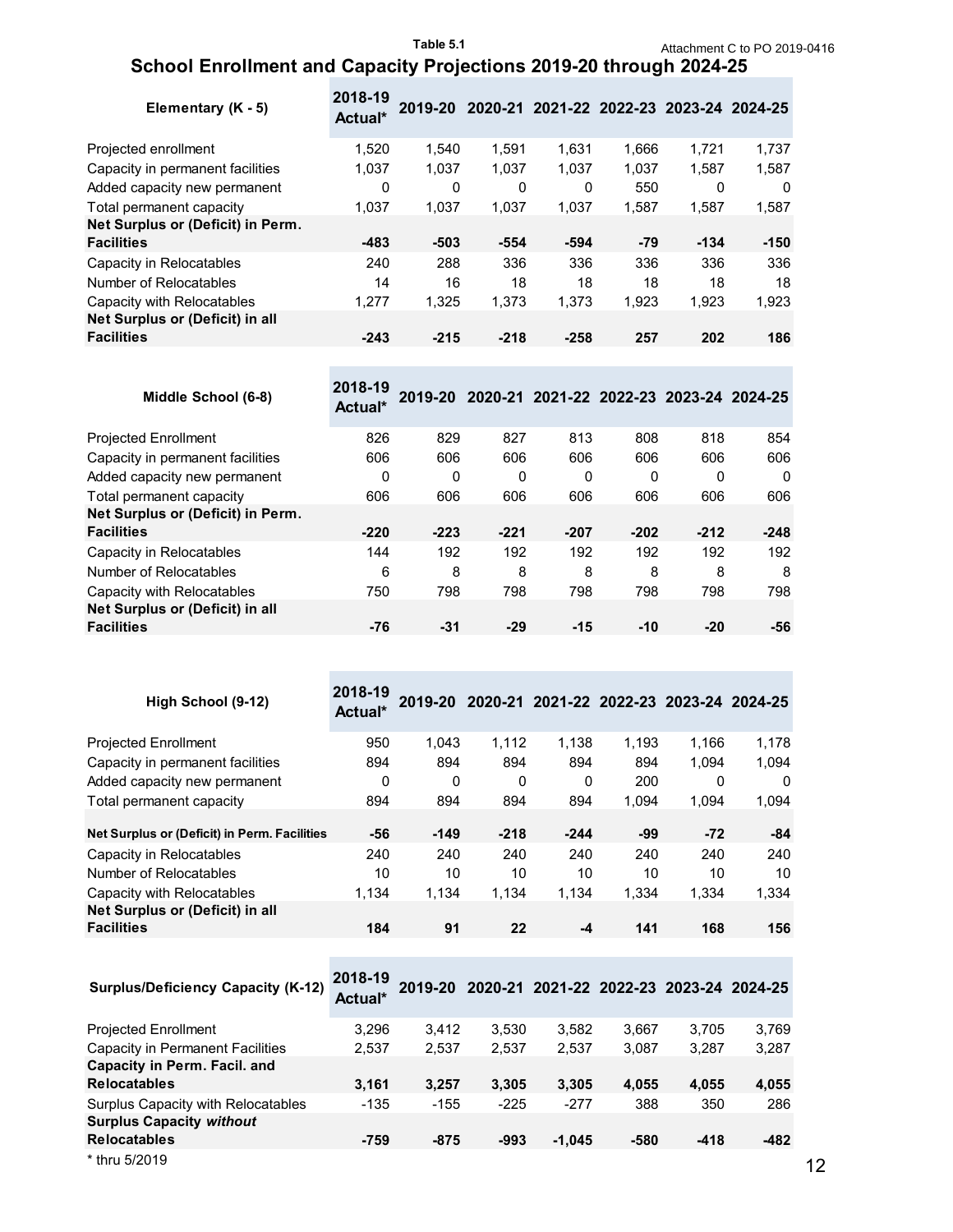## **SECTION 6 - CAPITAL FACILITIES PLAN WITH GROWTH RELATED PROJECTS IDENTIFIED**

**Planned New Improvements - Construction to Accommodate Growth and Adequate Capacity** 

| <b>Planned New Projects</b> |          |                |                                                    |                            |  |  |  |  |  |  |
|-----------------------------|----------|----------------|----------------------------------------------------|----------------------------|--|--|--|--|--|--|
| Project                     | Location | Capacity Added | Source of Funds*                                   | Growth related<br>projects |  |  |  |  |  |  |
| 2019-2020                   |          |                |                                                    |                            |  |  |  |  |  |  |
|                             |          |                | Impact fees and local<br>approved Capital Projects |                            |  |  |  |  |  |  |
| Classroom portables k-12    | Duvall   | 96             | levy                                               | 100%                       |  |  |  |  |  |  |
| 2020-2021                   |          |                |                                                    |                            |  |  |  |  |  |  |
|                             |          |                | Impact fees and local<br>approved Capital Projects |                            |  |  |  |  |  |  |
| Classroom portables k-12    | Duvall   | 48             | levy                                               | 100%                       |  |  |  |  |  |  |
| 2020-2025                   |          |                |                                                    |                            |  |  |  |  |  |  |
|                             |          |                | Impact Fees, State Match,                          |                            |  |  |  |  |  |  |
|                             |          |                | and local approved bond                            |                            |  |  |  |  |  |  |
| <b>INew K-5 school</b>      | Duvall   | 550            | issue                                              | 100%                       |  |  |  |  |  |  |

**Table 6.1**

#### **Planned Improvements - To Existing Facilities**

As summarized in Table 6.2, the district plans technology upgrades which are funded by a capital projects levy approved by the voters in February 2018 and 2022.

**Table 6.2 Planned Projects to Existing Facilities**

| Project                     | Location               | Capacity<br>Added | <b>Source of Funds</b> | Growth related project? Yes or<br>No |
|-----------------------------|------------------------|-------------------|------------------------|--------------------------------------|
| 2019-2025                   |                        |                   |                        |                                      |
| Technology Upgrades         | All                    | -0-               | <b>Technology Levy</b> | No                                   |
| Security Upgrades           | Αll                    | -0-               | 2020 Bond Proceeds     | <b>No</b>                            |
| <b>High School Addition</b> | Cedarcrest High School | 200               | 2020 Bond Proceeds     | Yes                                  |

### **SECTION 7 - CAPITAL FACILITIES FINANCING PLAN**

Funding of school facilities is typically secured from a number of sources including voter-approved bonds, voter approved levies, state matching funds, impact fees, and mitigation payments. Each of these funding sources is discussed below.

### **General Obligation Bonds**

Bonds are typically used to fund construction of new schools and other capital improvement projects. A 60% voter approval is required to pass a bond issue. Bonds are sold as necessary to generate revenue. They are retired through collection of property taxes. The district anticipates asking its voters to approve a bond measure to fund a new K-5 elementary, high school addition/remodel and security updates. Subject to Board approval, this proposal is expected to be on the ballot in 2020.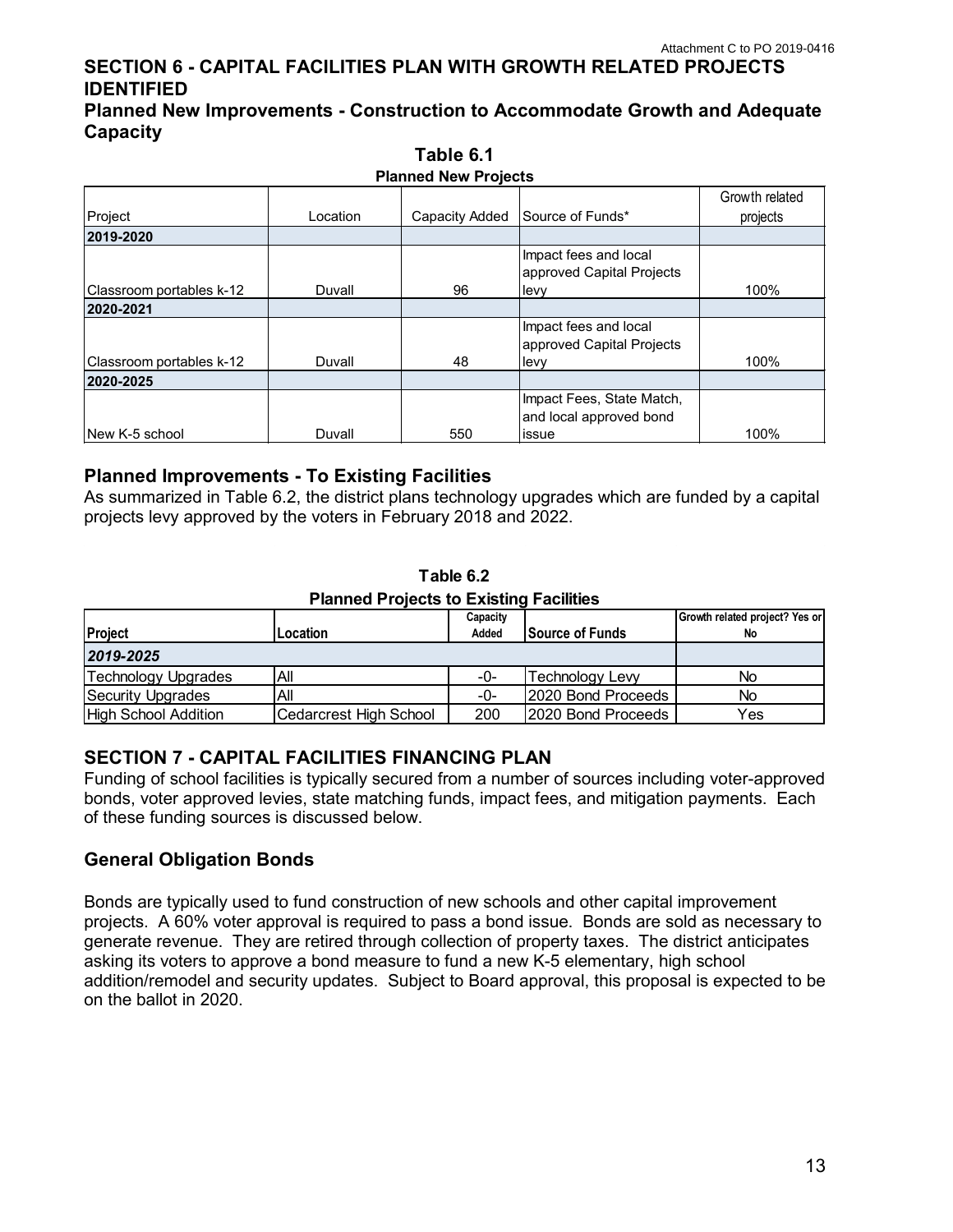## **Capital Projects Levies**

Capital Projects Levies are typically used to fund small construction projects and other capital improvements or acquisitions. A simple majority of voter approval is required to pass a levy. Money comes to the district through the collection of property taxes. The district passed a fouryear capital improvement levy in February of 2018 for the upgrade of technology assets including new computers, upgrades to the network infrastructure, and software. In addition, the levy supports other capital improvements including the acquisition of sites and portables. The district is planning to run another levy in February of 2022.

## **State Financial Assistance**

State financial assistance comes from the State's Common School Construction Fund. Bonds are sold on behalf of the fund then retired from revenues accruing predominantly from the sale of renewable resources (i.e. timber) from state school lands set aside by the Enabling Act of 1889. If these sources are insufficient to meet needs, the Legislature can appropriate funds or the State Board of Education can establish a moratorium on certain projects.

State matching funds can be applied to school construction projects only. Site acquisition and improvements are not eligible to receive matching funds from the state. Because availability of state matching funds has not kept pace with the rapid enrollment growth occurring in many of Washington's school districts, matching funds from the State may not be received by a school district until two to three years after a matched project has been completed. In such cases, the district must "front fund" a project. That is, the district must finance the complete project with local funds.

### **Impact Fees**

Impact fees have been adopted by a number of jurisdictions as a means of supplementing traditional funding sources for construction of public facilities needed to accommodate new development. Impact fees are generally collected on new residential construction by the permitting agency at the time of final plat approval or when building permits are issued.

## **Budget and Financing Plan**

Table 7.1 is a summary of the budget that supports the elements of this Capital Facilities Plan. Each project budget represents the total project costs which include: acquisition, construction, taxes, planning, architectural and engineering services, permitting, environmental impact mitigation, construction testing and inspection, furnishings and equipment, escalation, and contingencies. In addition, it includes financing that is separated into three components: estimated state financial assistance, estimated impact fees, and projected local revenues (i.e., interest income and local levies).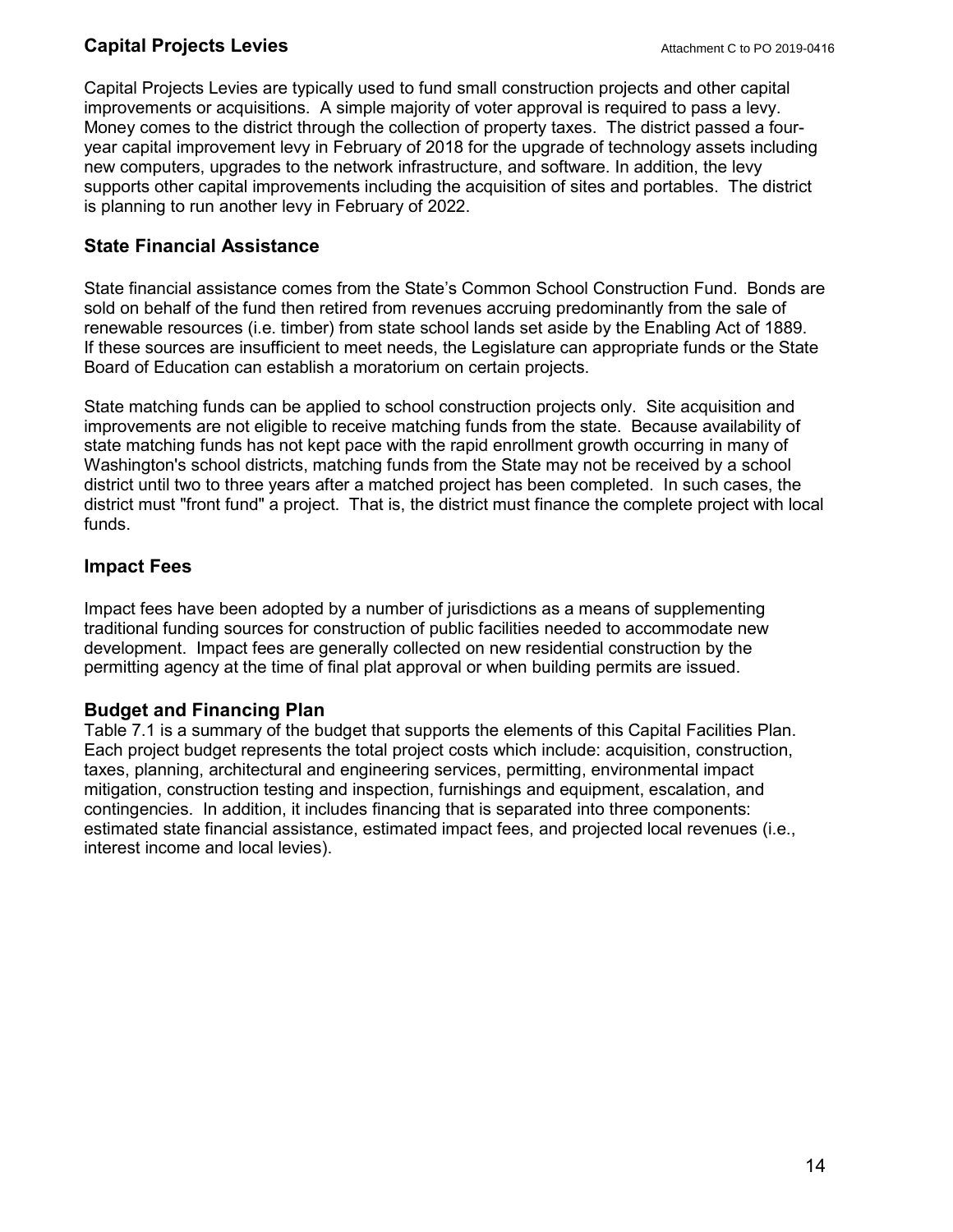**Table 7.1 2019 Capital Facilities Plan Budget**

| <b>PROJECT</b>        | 2019-20            | 2020-21           | 2021-22 | 2022-23 | 2023-24 | 2024-25 | Total               | Local Funds           | State Assistance  | <b>Impact Fees</b> |
|-----------------------|--------------------|-------------------|---------|---------|---------|---------|---------------------|-----------------------|-------------------|--------------------|
| <b>Growth Related</b> |                    |                   |         |         |         |         |                     |                       |                   |                    |
| <b>Projects</b>       |                    |                   |         |         |         |         |                     |                       |                   |                    |
| New K-5 school        |                    | 35,640,000.00     |         |         |         |         | 35,640,000.00<br>-8 | \$32,640,000.00       |                   | 3,000,000.00       |
| High school addition  |                    |                   |         |         |         |         |                     |                       |                   |                    |
| and remodel           |                    | 9,240,000.00      |         |         |         |         | 9,240,000.00        | 4,490,000.00          | $2,500,000.00$ \$ | 2,250,000.00       |
| Other capital         |                    |                   |         |         |         |         |                     |                       |                   |                    |
| improvements          |                    |                   |         |         |         |         |                     |                       |                   |                    |
| including the         |                    |                   |         |         |         |         |                     |                       |                   |                    |
| acquisition of        |                    |                   |         |         |         |         |                     |                       |                   |                    |
| portables             | 00.000.000,1<br>\$ | 500,000.00<br>. ድ |         |         |         | п.      | 1,500,000.00        | 1,250,000.00 \$<br>£. |                   | 250,000.00         |
| Totals:               | 1,000,000.00<br>S  | 45,380,000.00     |         |         |         |         | 46,380,000.00       | 38,380,000.00         | 2,500,000.00      | 5,500,000.00       |

*\*Reflects costs of new capacity only*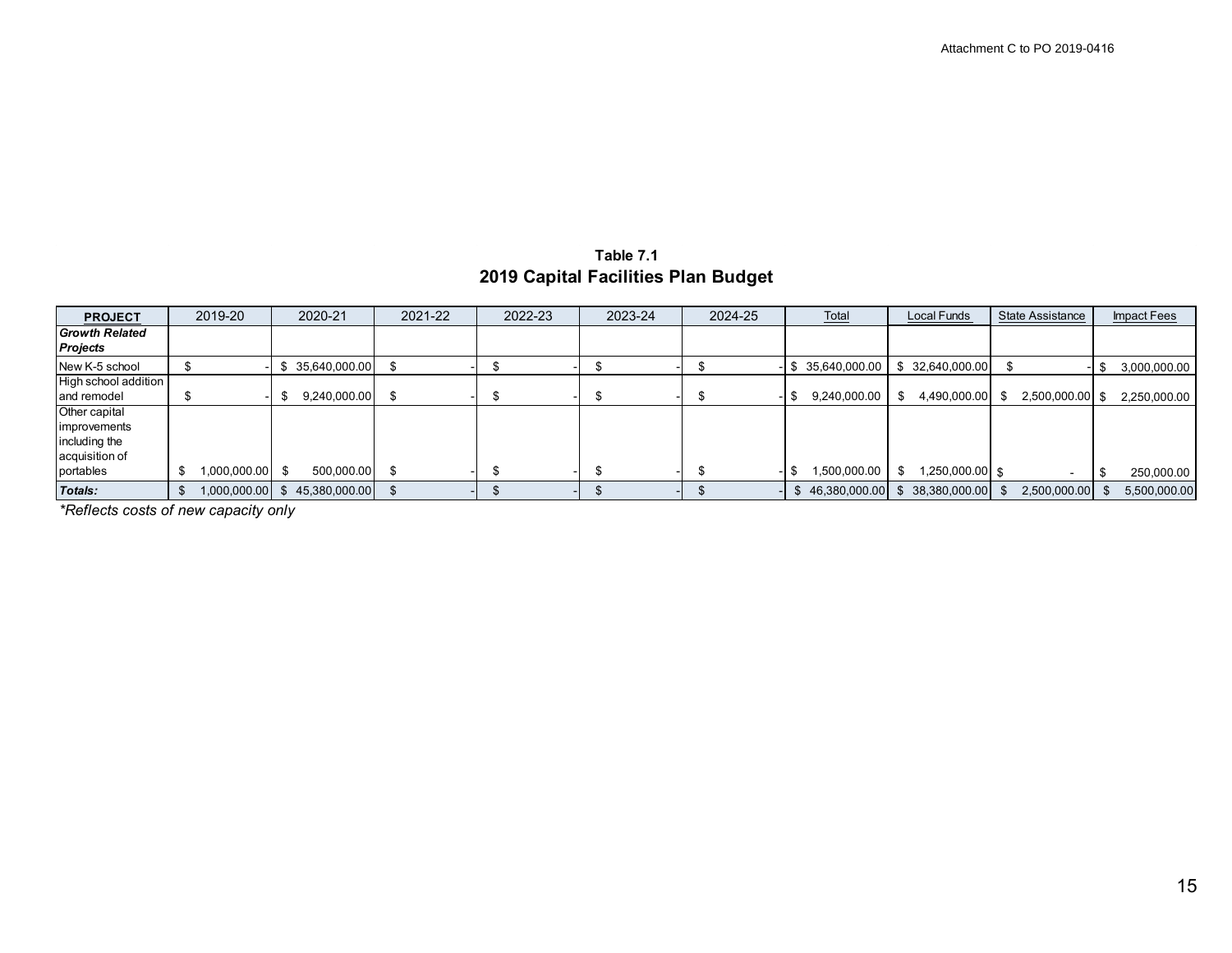### **School Impact Fees Under the Washington State Growth Management Act**

The Growth Management Act (GMA) authorizes jurisdictions to collect impact fees to supplement funding of additional public facilities needed to accommodate new development. Impact fees cannot be used for the operation, maintenance, repair, alteration, or replacement of existing capital facilities used to meet existing service demands. The calculation contained in this Plan yields impact fees to be collected during calendar year 2019.

#### **Methodology and Variables Used to Calculate School Impact Fees**

Impact fees are calculated based on the district's estimated cost per new dwelling unit to purchase land for school sites, make site improvements, construct schools and purchase/install temporary facilities (portables).

#### **Student Factors**

The student factor (or student generation rate), a significant factor in determining impact fees, is the average number of students generated by each housing type - single-family dwellings and multiple-family dwellings.

The District was unable to obtain sufficient permit data to calculate its own student generation factors; it instead chose to use generation rates representative of unweighted averages based on neighboring school districts. In accordance with KCC 21A.06.1260, the definition for student factor, when such information is not available in the district, is the data from adjacent districts, districts with similar demographics, or countywide averages.

Table 8.1 and 8.2 set forth those student factors and the Impact fee schedule.

#### **Table 8.1 Student Generation Rates (1)**

#### **Single Family Dwelling Unit**

|                    | Issaguah | Auburn | Lk Wash | Northshore | Average |
|--------------------|----------|--------|---------|------------|---------|
| <b>IElementarv</b> | 0.308    | 0.237  | 0.436   | 0.359      | 0.335   |
| Middle             | 0.157    | 0.096  | 0.182   | 0.120      | 0.139   |
| High               | 0.173    | 0.128  | 0.159   | 0.094      | 0.139   |
| Total              | 0.638    | 0.461  |         | 0.573      | 0.613   |

#### **Multi-Family Dwelling Unit**

|                   | Issaguah | Auburn | ∟k Wash | Northshore | Average |
|-------------------|----------|--------|---------|------------|---------|
| <b>Elementarv</b> | 0.195    | 0.382  | 0.058   | 0.062      | 0.174   |
| Middle            | 0.087    | 0.153  | 0.023   | 0.031      | 0.074   |
| <b>High</b>       | 0.098    | 0.151  | 0.017   | 0.042      | 0.077   |
| Total             | 0.380    | 0.686  | 0.098   | 0.135      | 0.325   |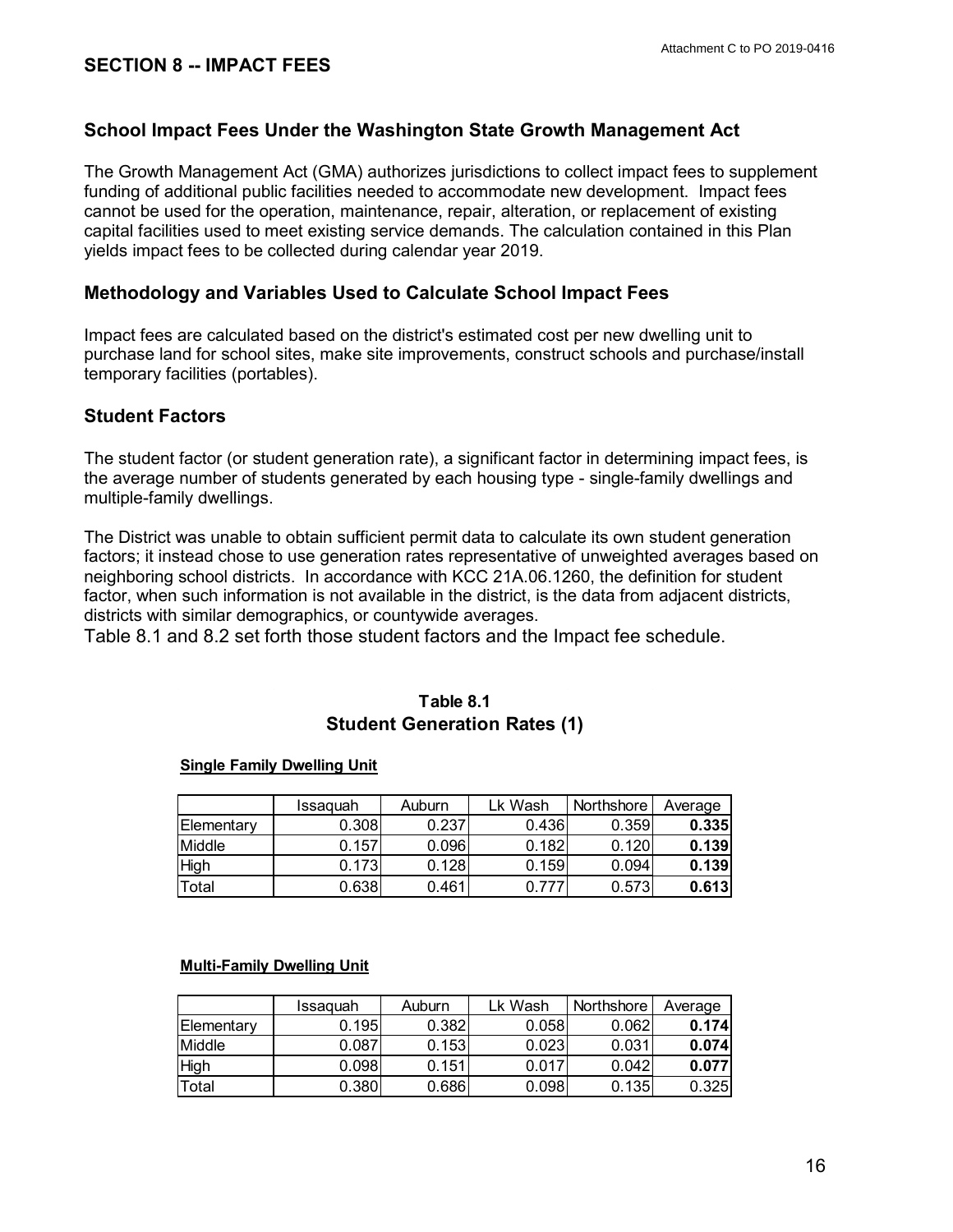The impact fee calculations in accordance with the formulas applicable to each jurisdiction are shown below:

| Table 8.2                                                 |                     |  |  |  |  |  |  |
|-----------------------------------------------------------|---------------------|--|--|--|--|--|--|
| <b>Impact Fee Schedule - City of Carnation and Duvall</b> |                     |  |  |  |  |  |  |
| Housing Type                                              | Impact Fee per Unit |  |  |  |  |  |  |
| Single-family                                             | \$15.406            |  |  |  |  |  |  |
| Multi-family                                              | \$8,635             |  |  |  |  |  |  |

| Impact Fee Schedule - King County |                     |  |  |  |  |  |  |
|-----------------------------------|---------------------|--|--|--|--|--|--|
| Housing Type                      | Impact Fee per Unit |  |  |  |  |  |  |
| Single-family                     | \$10.271            |  |  |  |  |  |  |
| Multi-family                      | \$5.757             |  |  |  |  |  |  |

## **Impact Fee Schedule - King County**

(1) The District's student generation rates are based on a selected school district average as provided for in King County Ordinances.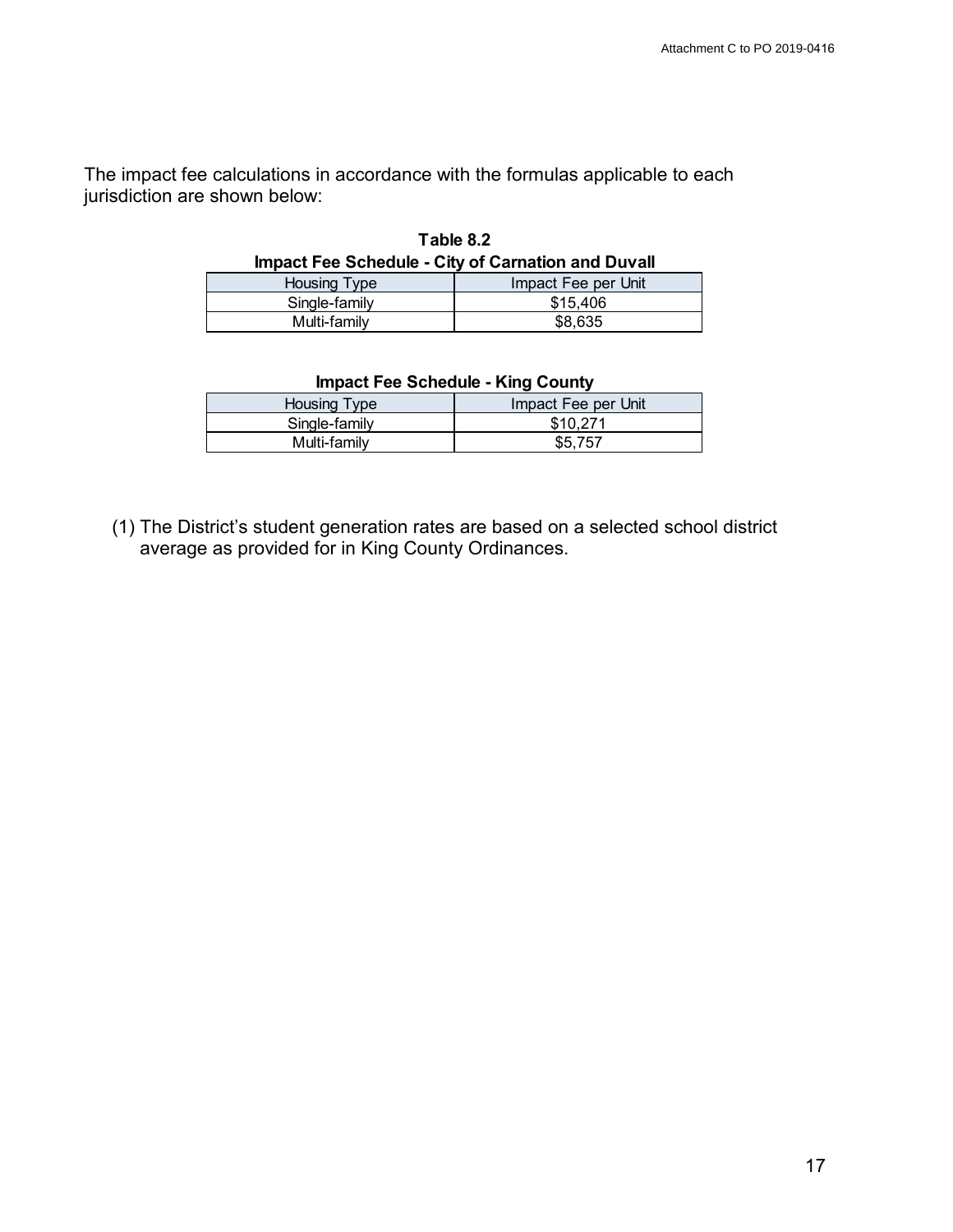#### **Table 8.3**

#### **SCHOOL IMPACT FEE CALCULATIONS**

DISTRICT: Riverview School District #407 YEAR: 2019 JURISDICTION: King County, Cities of Carnation and Duvall

#### School Site Acquisition Cost:

Acres x Cost per Acre / Facility Capacity x Student Generation Factor

|              |          |       |          | Student    | Student    |            |            |
|--------------|----------|-------|----------|------------|------------|------------|------------|
|              | Facility | Cost/ | Facility | Factor     | Factor     | Cost/      | Cost/      |
|              | Acreage  | Acre  | Capacity | <b>SFR</b> | <b>MFR</b> | <b>SFR</b> | <b>MFR</b> |
| Elementary   | 0.0      | \$0   | 0        | 0.335      | 0.174      | \$0.00     | \$0.00     |
| Middle       | 0.0      | \$0   | 0        | 0.139      | 0.074      | \$0.00     | \$0.00     |
| Senior       | 0.0      | \$0   | 0        | 0.139      | 0.077      | \$0.00     | \$0.00     |
| <b>TOTAL</b> |          | \$0   | 0        |            |            | \$0.00     | \$0.00     |
|              |          |       |          |            |            |            |            |

#### School Construction Cost

Facility Cost / Facility Capacity x Student Generation Factor x Permanent/Total Sq. Ft

|              |             |              |          | Student    | Student    |             |             |
|--------------|-------------|--------------|----------|------------|------------|-------------|-------------|
|              | % Perm/     | Facility     | Facility | Factor     | Factor     | Cost/       | Cost/       |
|              | Total Sq/Ft | Cost         | Capacity | <b>SFR</b> | <b>MFR</b> | <b>SFR</b>  | <b>MFR</b>  |
| Elementary   | 93.11%      | \$35,640,000 | 550      | 0.335      | 0.174      | \$20.212.32 | \$10,498.34 |
| Middle       | 93.11%      | \$0          | 0        | 0.139      | 0.074      | \$0.00      | \$0.00      |
| Senior       | 93.11%      | \$9,240,000  | 200      | 0.139      | 0.077      | \$5,979.34  | \$3,312.30  |
| <b>TOTAL</b> |             | \$44,880,000 | 750      |            |            | \$26,191.66 | \$13,810.64 |